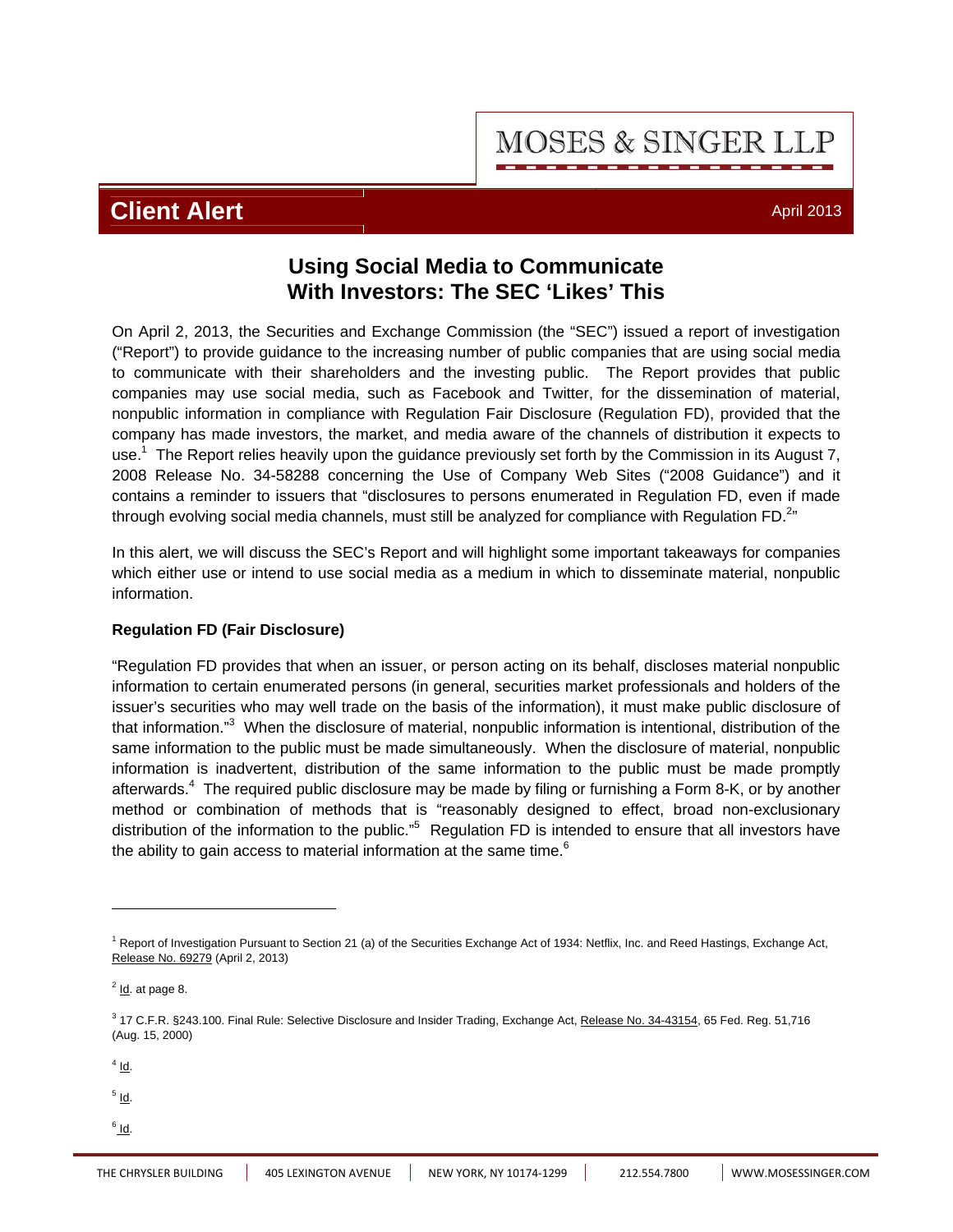As set forth in the SEC's Report, Regulation FD is applicable to company communications made through social media channels.

#### **The 2008 Guidance on the Use of Company Web Sites**

In 2008 the SEC offered guidance to companies concerning the use of web sites to disseminate information electronically to investors and the market in compliance with Regulation FD.<sup>7</sup> The 2008 Guidance offered a non-exhaustive list of factors to be considered in evaluating whether a corporate web site constitutes a recognized channel of distribution. The factors set forth include:

- Whether and how companies let investors and the markets know that the company has a web site and that they should look at the company's web site for information;
- Whether the company has made investors and the markets aware that it will post important information on its web site and whether it has a pattern or practice of posting such information on its website;
- Whether the company's web site is designed to lead investors and the market efficiently to the information about the company; whether the information is prominently disclosed on the web site in the location known and routinely used for such disclosures, and whether the information is presented in a format readily accessible to the general public;
- The extent to which information posted on the web site is regularly picked up by the market and the media;
- The steps the company has taken to make its web site and the information accessible;
- Whether the company keeps its web site current and accurate;
- Whether the company uses other methods in addition to its web site posting to disseminate the information and whether and to what extent those other methods are the predominant methods the company uses to disseminate information; and
- The nature of the information. $8$

"The central focus of this inquiry is whether the company has made investors, the market, and the media aware of the channels of distribution it expects to use, so these parties know where to look for disclosures of material information about the company or what they need to do to be in a position to receive this information."<sup>9</sup> The posting of information on a company's web site, in and of itself, may be a sufficient method of public disclosure under Rule 101 (e) of Regulation FD.<sup>10</sup>

 $\overline{a}$ 

<sup>&</sup>lt;sup>7</sup> Commission Guidance on the Use of Company Websites, Release No. 34-58288 (August 7, 2008)

<sup>&</sup>lt;sup>8</sup> ld. at pgs 20-22.

 $<sup>9</sup>$  Release No. 69279 at pg. 3.</sup>

<sup>10</sup> Release No. 34-58288 at pg. 25.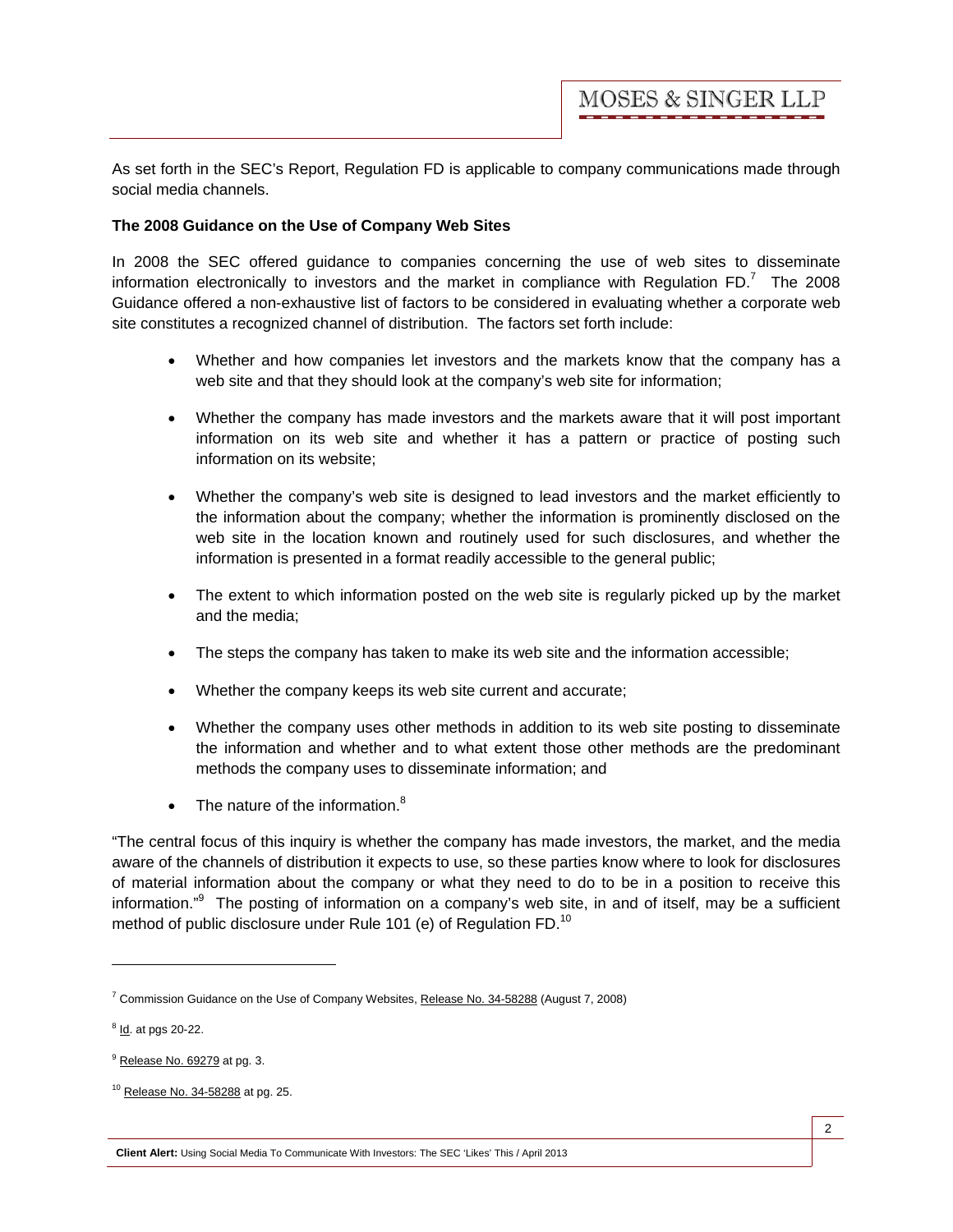The SEC's 2008 Guidance does not address the use of social media to disseminate material, non public information.

#### **Netflix, Hastings and the Use of Social Media to Disclose Company Information**

Pointing to the factors set forth in the 2008 Guidance, in its April 2, 2013 Report, the SEC clarifies that public companies under certain circumstances may disseminate material non-public information via social media in compliance with Regulation FD if investors previously have been alerted that the specific social media will be used to disseminate such information.

The Report stemmed from an investigation by the SEC of Netflix and its Chief Executive Officer, Reed Hastings, concerning a certain Facebook post regarding his company's "streamlining milestone." The post had been made by Mr. Hastings on his personal Facebook page which was not otherwise made available to the public. Netflix did not file with or furnish to the Commission a current report on Form 8-K, issue a press release through its standard distribution channels, or otherwise announce the streamlining milestone. Facebook members could have subscribed to Mr. Hastings' Facebook page but neither Hastings nor Netflix had previously used Hastings' Facebook page to announce company metrics. Nor had they taken steps to make the investing public aware that Hastings' personal Facebook page might be used as a medium for communication information about Netflix.<sup>11</sup>

While Mr. Hastings' and Netflix's conduct did not rise to the level of sanctionable conduct, the SEC found that "…disclosure of material, non public information on the personal social media site of an individual corporate officer, without advance notice to investors that the site may be used for this purpose, is unlikely to qualify as a method 'reasonably designed to provide broad, non-exclusionary distribution of the information to the public' within the meaning of Regulation FD." $12$  The SEC elaborated further that "[t]his is true even if the individual in question has a large number of subscribers, friends, or other social media contacts, such that the information is likely to reach a broader audience. Personal social media sites of individuals employed by a public company would not ordinarily be assumed to be channels through which the company would disclose material corporate information."<sup>13</sup> As such, while it may be appropriate to post material non-public information on a company's Facebook account, it is not likely to be deemed appropriate to post the information through a company's employee's social media outlet unless advance notice is given to investors. Indeed, advance notice to investors of the social media outlet a company intends to use to disseminate important information is key to the SEC's Report. With advance notice, "investors and the markets [are given] the opportunity to take the steps necessary to be in a position to receive important disclosures [by] e.g., subscribing, joining, registering or reviewing that particular channel."

#### **Takeaways**

Companies which use or intend to use social media as a medium in which to disseminate material-nonpublic information should learn the following from the SEC's Report:

- $12$  Id. at pg. 7.
- $13$  Id.

 $\overline{a}$ 

**Client Alert:** Using Social Media To Communicate With Investors: The SEC 'Likes' This / April 2013

 $11$  Release No. 69279 at pgs. 3-5.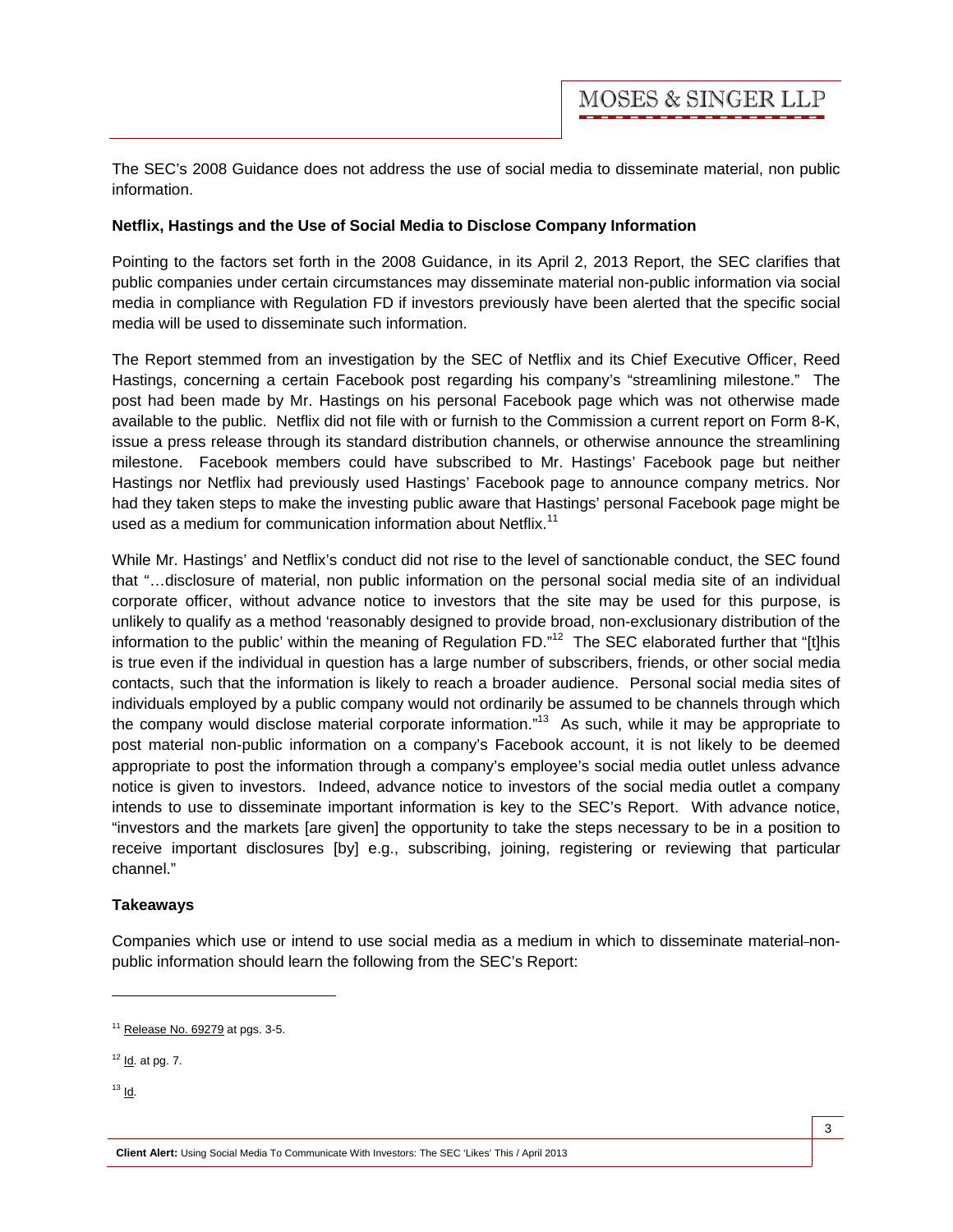• While it is acceptable to use social media to disseminate material non-public information, companies must ensure that that all investors have the ability to gain access to such information at the same time. To achieve this, a company may want to disclose in its shareholder communications, press releases and public filings that information will be posted on the company's social media page. Further, a company may want to mention in its communications that it may regularly use its social media outlet as a key source of company information. The more specificity as to where and when investors can find future announcements the better.

Importantly, companies with less of a market following, which may include many companies with smaller market capitalizations, may need to take more affirmative steps so that investors and others know that information is or has been posted on the company's social media outlet.

- It should be easy for investors to find information. While the SEC's Report indicates that it is acceptable to use a subscription-based social media outlet, such as Facebook and Twitter, to the extent a social media outlet may be accessible only for a premium, a company should consider not using that outlet or also filing a Form 8-K.
- Policies and procedures concerning the use of social media by employees should be put in place or updated to ensure that employees are not disseminating material non-public information through their personal social media outlets. Should a company choose to allow a specific employee, such as its Chief Executive Officer, to disseminate information through his or her personal social media outlet, the company should make sure to mention in its communications that the employee's personal social media outlet is a key source of company information. The company should be granted unfettered access to the employee's personal social media outlet and should monitor the same to ensure that the information disseminated is accurate and available to all investors, rather than just a select few.

The SEC's Report stresses that the Commission "appreciates the value and prevalence of social media channels in contemporary market communications" and that it "supports companies seeking new ways to communicate and engage with shareholders and the market."<sup>14</sup> While companies may view this as a green light to use social media to communicate with investors, we encourage companies to proceed with caution in this rapidly evolving area.

For more information, please contact the authors **[Jason Canales](http://www.mosessinger.com/personnel/jcanales/)**, associate in [Moses & Singer's](http://www.mosessinger.com/) [Securities Litigation](http://www.mosessinger.com/securitieslitigation/) group, at jcanales@mosessinger.com /212.554.7875 or **[Allan Grauberd](http://www.mosessinger.com/personnel/agrauberd/)**, partner and chair of the [Securities & Capital Markets](http://www.mosessinger.com/Securities-and-Capital-Markets/) group, at 212.554.7883/ agrauberd@mosessinger.com.

# **MOSES & SINGER LLP**

 $\overline{a}$ 

 $14$  Id. at pg. 8.

**Client Alert:** Using Social Media To Communicate With Investors: The SEC 'Likes' This / April 2013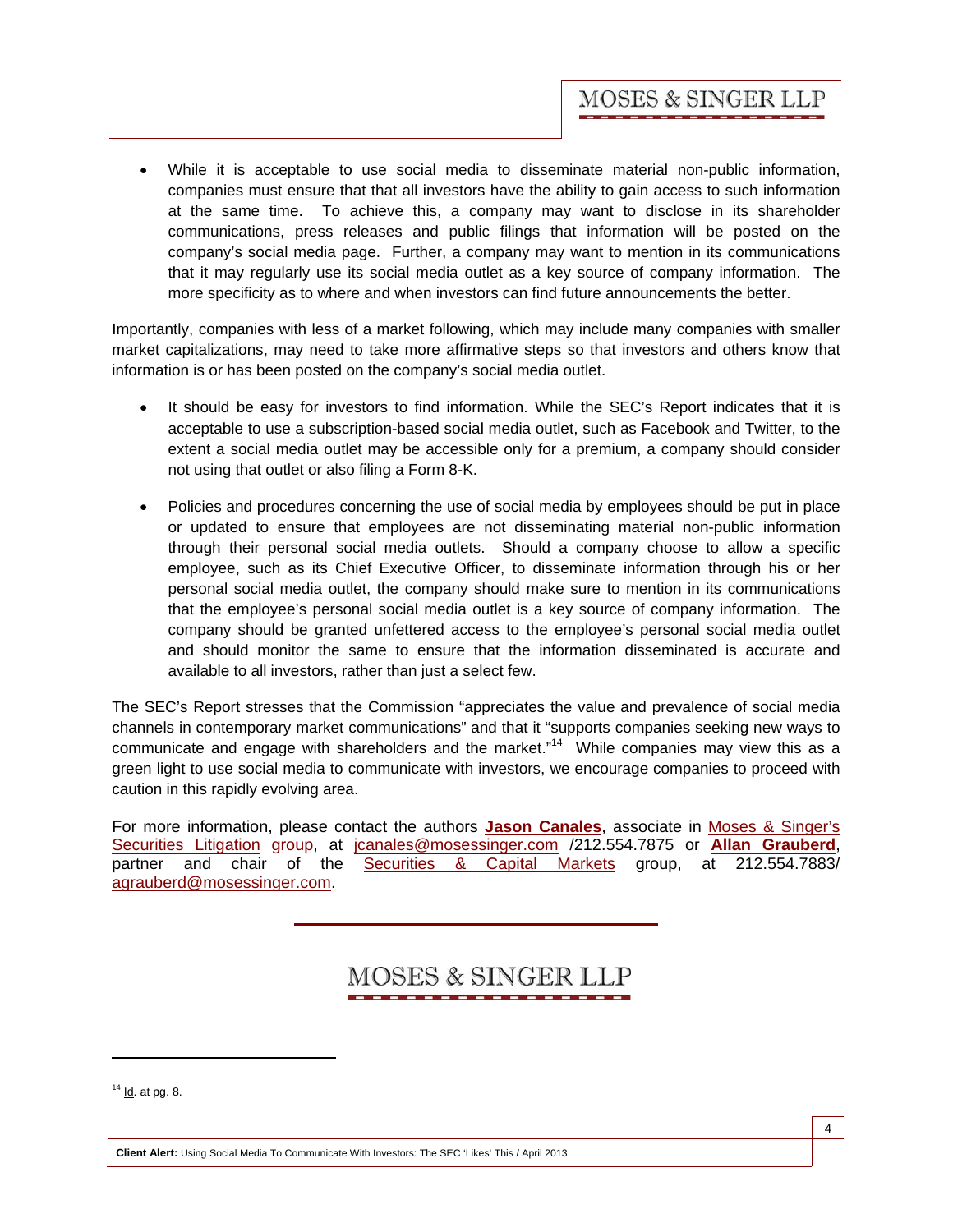Since 1919, [Moses & Singer](http://www.mosessinger.com/) has provided legal services to diverse businesses and to prominent individuals and their families. Among the firm's broad array of U.S. and international clients are leaders in banking and finance, entertainment, media, real estate, healthcare, advertising, and the hotel and hospitality industries. We provide cost-effective and result-focused legal services in the following primary areas:

- Accounting Law Practice
- Advertising
- Asset Protection
- Banking and Finance
- Business Reorganization, Bankruptcy and Creditors' Rights
- Corporate/M&A
- Corporate Trust
- Global Outsourcing and Procurement
- Healthcare
- Hospitality
- Income Tax
- Intellectual Property
- Internet/Technology
- Labor, Employment & Employee **Benefits**
- Legal Ethics & Law Firm Practice
- Litigation
- Matrimonial and Family Law
- Privacy and Cybersecurity
- Private Funds
- Promotions
- Real Estate
- Securities and Capital Markets
- Securities Litigation
- Sports & Entertainment
- Trusts and Estates
- White Collar Criminal Defense and Government Investigations

The Chrysler Building 405 Lexington Avenue New York, NY 10174-1299 Tel: 212.554.7800 Fax: 212.554.7700

2200 Fletcher Avenue Fort Lee, NJ 07024 Tel: 201.363.1210 Fax: 201.363.9210 Abraham Y. Skoff, Esq. Managing Attorney for New Jersey



Moses & Singer LLP is a New York City law firm member of the MSI Global Alliance (MSI). MSI is one of the world's leading international alliances of independent legal and accounting firms, with over 250 member firms in 100 countries www.msiglobal.org.

#### Disclaimer

Viewing this or contacting Moses & Singer LLP does not create an attorney-client relationship.

This is intended as a general comment on certain developments in the law. It does not contain a complete legal analysis or constitute an opinion of Moses & Singer LLP or any member of the firm on the legal issues herein described. This contains information that may be modified or rendered incorrect by future legislative or judicial developments. It is recommended that readers